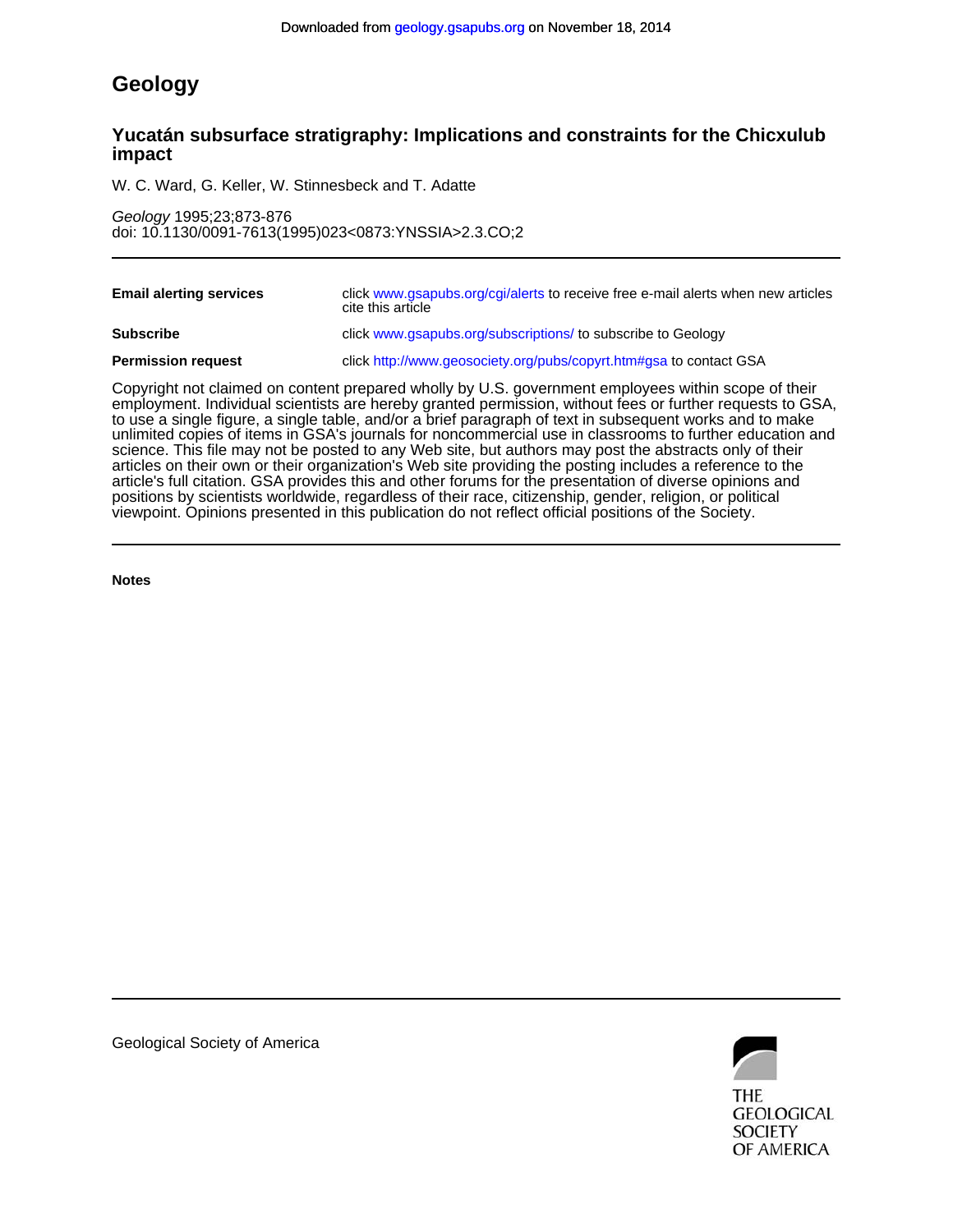# Yucatán subsurface stratigraphy: Implications and constraints for the Chicxulub impact

W. C. Ward Department of Geology and Geophysics, University of New Orleans, New Orleans, Louisiana 70148

G. Keller Department of Geological and Geophysical Sciences, Princeton University, Princeton, New Jersey 08544

W. Stinnesbeck Facultad de Ciencias de la Tierra, Universidad Autónoma de Nuevo León, 67700 Linares, Nuevo León, México

T. Adatte Institut de Géologie, Université de Neuchâtel, 2001 Neuchâtel, Switzerland

# **ABSTRACT**

**Much of the discussion about the effects of an end-of-Cretaceous impact by a large extraterrestrial body in northwestern Yucata´n has been done in the context of limited and partly erroneous published data on the Mesozoic stratigraphy of that area. Reexamination of cores and geophysical logs taken in several Pemex wells has produced improved lithologic and biostratigraphic correlation of the Jurassic to Maastrichtian section across the northern Yucata´n peninsula. These data suggest that major disturbance of strata by an impact would have been confined to within about 100 km of the proposed impact center near Chicxulub. The only unusual lithologic unit is polymict breccia, which apparently was penetrated at or near the top of the Cretaceous section in all the deep wells of northern** Yucatán. This breccia in Pemex wells Yucatán 1, 2, 4, 5A, and 6 is composed predominantly **of detrital dolomite, limestone, and anhydrite clasts set in dolomitized carbonate mud matrix, which contains upper Maastrichtian foraminifers. These constituents, mixed with fragments of altered glass or melt rock, shocked quartz and feldspar, and basement rock, suggest an impact as the most likely origin for the breccia. The timing of brecciation is poorly constrained by biostratigraphic data. There is some evidence, however, that the breccia unit is overlain by about 18 m of uppermost Maastrichtian marls, suggesting an impact before the Cretaceous-Tertiary boundary. In addition, there may have been more than one episode of breccia deposition.**

### **INTRODUCTION**

Impact by a large extraterrestrial body near Chicxulub in northwestern Yucatán is widely credited with causing mass extinctions at the Cretaceous-Tertiary (K-T) boundary. In this paper we reexamine the stratigraphic and biostratigraphic context of the Chicxulub structure (Fig. 1) in order to (1) address the significance of the fragments of sedimentary rock within a widespread breccia near the top of the Cretaceous strata; (2) provide a better stratigraphic framework for



**Figure 1. Map showing location of Pemex wells discussed in text, lines of cross section shown in Figure 2, and approximate location of center of Chicxulub structure (center according to Pilkington and Hildebrand, 1994).**

estimating the extent of an impact structure (e.g., Camargo and Suárez, 1994; Pilkington and Hildebrand, 1994; Sharpton et al., 1996) and constraining postulations about the amount of carbonate and sulfate sedimentary rock that could have been vaporized by a large impact (e.g., Pope et al., 1994); and (3) evaluate estimates of the timing of an impact in the Chicxulub area in light of the limited core data near the K-T boundary.

The Chicxulub structure is thought to be the location of the K-T boundary impact because of the presence of shocked quartz and feldspar grains within some breccia samples (e.g., Hildebrand et al., 1991; Sharpton et al., 1992, 1994), anomalously high iridium values in isolated rock fragments previously described as andesites (Sharpton et al., 1992), the similarity in chemical compositions between Chicxulub glass within ''andesitic'' rocks and the tektite-like glasses in Haiti and northeastern Mexico (Smit et al., 1992; Stinnesbeck et al., 1993; Koeberl et al., 1994),  $^{40}Ar/^{39}Ar$  age of 65 Ma in particles of altered(?) glass (Sharpton et al., 1992; Swisher et al., 1992), reversed polarity in two samples assumed to indicate paleomagnetic chron 29R (Sharpton et al., 1992), and the presence of concentric geophysical anomalies associated with breccia and andesitic rocks or melt rocks (Sharpton et al., 1993). Sharpton et al. (1992, p. 819) stated that this evidence from Chicxulub core samples ap-

parently can ''account for all the evidence of impact distributed globally at the K-T boundary.'' Although biostratigraphic timing of K-T events may be determined more precisely at some other places in the world, there are only limited stratigraphic and biostratigraphic data near the K-T boundary of northern Yucatán.

#### **DATABASE**

The stratigraphy of the northern Yucatán platform can be inferred primarily from Petróleos Mexicanos (Pemex) exploration wells drilled across the peninsula (Fig. 1) in the 1950s and 1960s (Murray and Weidie, 1962; López Ramos, 1973, 1975; Marshall, 1974; Weidie, 1985; Meyerhoff et al., 1994). Our rock and fossil data are from small pieces of the 3–5-m-long cores taken in Pemex wells Yucatán 1, 2, 4, 5A, and 6. Core coverage near the K-T boundary is not good (Fig. 2). In addition to the cores, for each well there are resistivity-spontaneous potential logs and various lithologic logs made from cuttings. The electric logs are of variable quality, but they can be used for stratigraphic correlations in the lower two-thirds of the logged intervals.

We were unable to obtain access to samples in the lower part of well Y6 and therefore relied primarily on published information (López Ramos, 1973, 1975; Meyerhoff et al., 1994). Furthermore, we were unable to examine samples from wells Sacapuc 1 (S1) and Chicxulub 1 (C1), near the center of the postulated impact structure, nor from Ticul 1 (T1),  $95 \text{ km}$  to the south (Fig. 1). We relied on electric logs and published lithologic and paleontological descriptions for these wells.

# **STRATIGRAPHY**

The Pemex wells we examined penetrated about 1300 –3500 m of stratified Tertiary, Cretaceous, and Jurassic sedimentary rocks. Paleozoic metamorphic rocks were encountered at 2418 m in well Y4 and at 3202 m in well Y1 (Fig. 2). "Volcanic rock" (e.g., López Ramos, 1975; Meyerhoff et al., 1994) or ''impact-melt rock'' (e.g., Sharpton et al., 1992; Schuraytz et al., 1994) was encountered in the lower parts of wells Y6, C1, and S1 (Fig. 2). We identified and correlated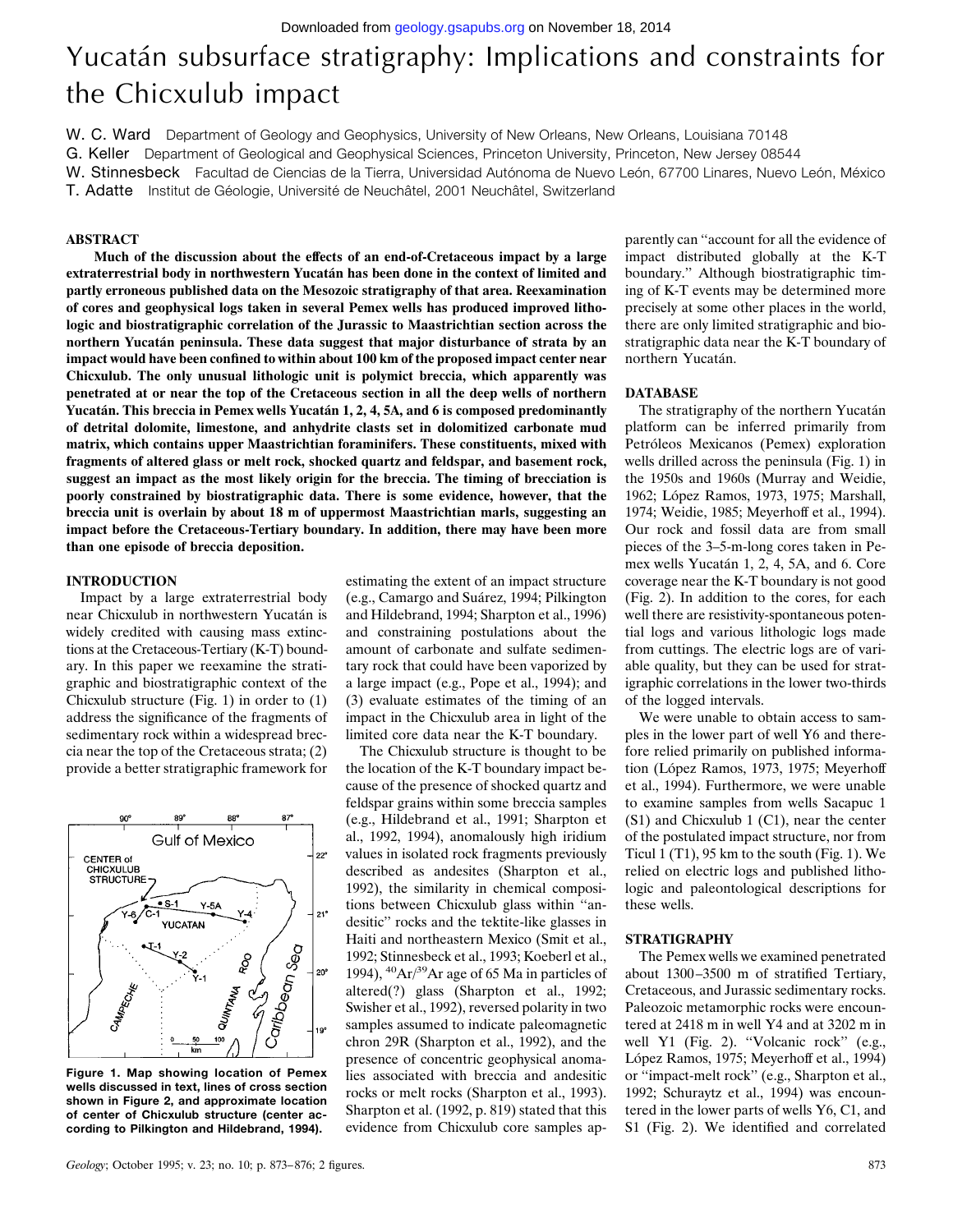

**Figure 2. Correlation sections through Pemex wells of northern Yucatan Peninsula. Datum is** ground level, which is within several metres above sea level at all locations. Y wells = Yucatán **Nos. 1, 2, 4, 5A, and 6; C well = Chicxulub No. 1; T well = Ticul No. 1. Large-scale units of [Mesozoic \(units A–G\) are based on lithology, correlative fossil zones, and electric-log charac](#page-5-0)teristics. Unit boundaries are defined by log correlation. Approximate ages of units: A—Jurassic–Early Cretaceous, B—Albian, C—Albian-Cenomanian, D—Cenomanian-Turonian, E—Turonian, F—Coniacian?-Maastrichtian, G—late Maastrichtian.**

seven major biostratigraphic-lithostratigraphic units in the Mesozoic section overlying basement rocks (Fig. 2).

Unit A consists of red and gray sandstone, shale, and silty dolomite that was penetrated near the base of wells Y1, Y2, and Y4. This unit is Jurassic to Early Cretaceous in age (López Ramos, 1975).

Unit B is predominantly dolomite in the lower part and becomes rich in anhydrite and dolomite upward. Rock salt was cored in this unit in T1 at 2378 –2381 m (Murray and Weidie, 1962, p. 38). *Nummoloculina* was identified in Y2-40 (Fig. 2), and was reported to occur in this unit in T1 (Murray and Weidie, 1962), suggesting an Albian age for unit B.

Unit C is predominantly shallow-water limestone in the lower part, becoming more dolomitic upward. At the base of unit C in wells Y1 and Y2 is a horizon with the large benthic orbitulinid foraminifer *Dicyclina schlumbergeri*? (Fig. 2). *Nummoloculina* (*N. heimi*?) also occurs in the lower part of this unit in cores Y1-38 and Y4-27 (Fig. 2). Nearer the platform margin (Y4), the upper part of this unit contains rudist limestone, but in other wells the rocks reflect more restricted depositional environments in the platform interior. Shallow-subtidal to intertidal dolomite makes up most of this section in Y5A, and anhydrite is interlayered with dolomite in the upper part of the unit in Y1, Y2, and T1. The fossil assemblage indicates an Albian-Cenomanian age for unit C.

Unit D is predominantly somewhat deeper-subtidal limestone and marl, containing horizons with abundant tiny, mainly trochospiral planktic foraminifers that were identified in samples Y1-24 and 27, Y2-17 and 18, Y4-20 and 21, and Y5A-17 (Fig. 2). We tentatively correlate this horizon and its conspicuous small-sized fauna with the Bonarelli event near the Cenomanian-Turonian boundary (Jarvis et al., 1988).

Unit E consists of shallow-platform limestones with intervals containing abundant small planktic foraminifers. The unit contains rudist-bearing limestones (Fig. 2), which were considered by López Ramos (1975) as Turonian in age, and a similar age is indicated by the presence of *Marginotruncana pseudolinneiana* and *Dicarinella imbricata* in samples Y1-25, Y2-18, Y4-17, and Y5A-14.

Unit F consists of dolomitized shallowplatform limestone with benthic foraminifers. Abundant textularid and miliolid foraminifers are at the top of unit F (Fig. 2). The presence of *Marginotruncana schneegansi* and *Globotruncana fornicata* in well Y5A-7 suggests a Santonian age for that part of this unit.

Unit G is a thick interval of breccia with abundant sand- to gravel-sized angular to subrounded fragments of dolostone, anhydrite, and lesser limestones that are suspended in a dolomicrite matrix. The poorly sorted fabric is similar to that of debris-flow deposits. López Ramos (1973) reported marl and limestone intercalations within the thick breccia from 1090 to 1270 m in well C1 (Figs. 1 and 2). In addition, Y4-4 and Y4-5 (Fig. 2) contain dolomite that may separate an upper breccia with rare or no planktic foraminifers from a lower breccia with abundant planktic foraminifers. Core Y2-7 is finely crystalline anhydrite, possibly also representing an undisturbed sedimentary layer within the breccia interval.

Clasts of carbonate rocks in these breccias are fragments of many different kinds of dolostone and limestone, which have different diagenetic histories. Anhydrite fragments typically make up 15%–20% of the breccia; much of the anhydrite is tiny angular cleavage splinters. Some breccia layers contain gray-green fragments of altered ''glass.'' Other minor but significant constituents of the breccia are fragments of melt rock and basement rock noted by Schuraytz et al. (1994) in Y6-17 (1295.5–1299 m), Y6-19 (1377–1379.5 m), and C1-10 (1393–1394 m). In addition, Hildebrand et al. (1991, 1994) found shocked quartz from Y6-14 (1208 – 1211 m), and Sharpton et al. (1994) reported shock-deformed quartz and feldspar grains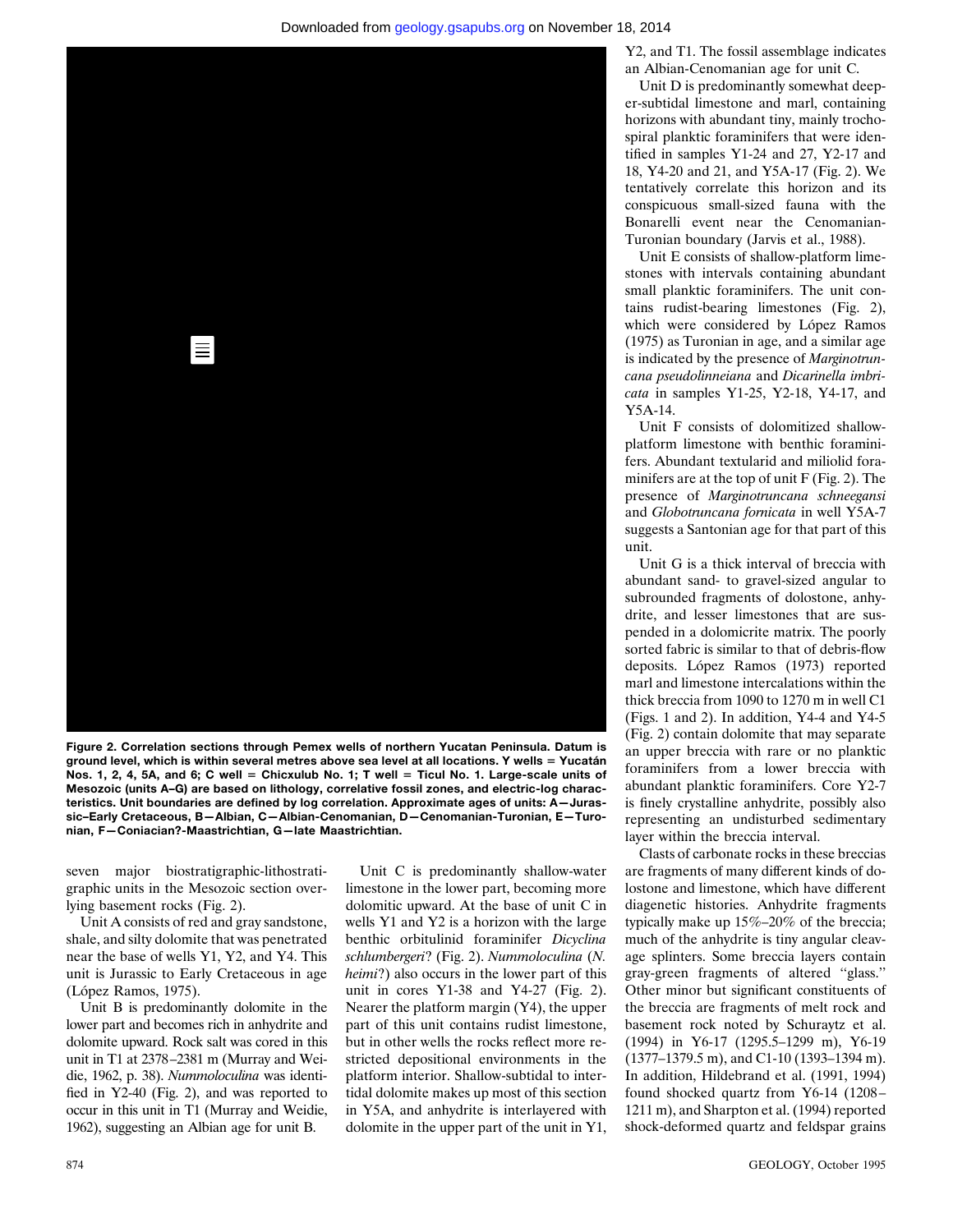## Downloaded from [geology.gsapubs.org](http://geology.gsapubs.org/) on November 18, 2014

and melt inclusions in the dolomite-anhydrite breccia.

Planktic and benthic foraminifers are present in the breccia matrix and include *Abathomphalus mayaroensis*, *Globotruncanita conica*, *Rosita patelliformis*, *Pseudoguembelina palpebra*, *Racemiguembelina fructicosa*, and *Hedbergella monmouthensis*, which indicate a late Maastrichtian age for deposition of the breccia.

# **IMPLICATIONS FROM MESOZOIC STRATIGRAPHY OF NORTHERN YUCATAN**

Any considerations of an end-of-Cretaceous impact in northwestern Yucatán should be done within the context and constraints of the Mesozoic stratigraphy of that area. The subsurface geology and biostratigraphy of northern Yucatán provide implications about the possible effects and timing of any such impact and the size of the structure that it could have produced.

#### **Origin of Breccia**

Sample descriptions from every well in northern Yucatán indicate that there is some sort of breccia or other anomalous deposits at or near the top of the Cretaceous strata. ''Sandstone'' in this part of the section (e.g., 1215–1250 m in well Y6 as described in Meyerhoff et al., 1994) should be considered anomalous, because this area was a broad carbonate platform during the Late Cretaceous, and there was no normal source for terrigenous sedimentation. Given the present sample control, it is not known whetherthesewidespreadbrecciasand''sandstones'' are deposits of a single unit or of a zone of breccias. That there may have been more than one period of breccia deposition is suggested by core 7 (anhydrite) from well Y2, as well as cores 4 and 5 (dolomite) from Y4 (Fig. 2). These layers may represent undisturbed beds of sedimentary rock within the breccia interval. In addition, López Ramos (1973) reported limestone within the breccia interval in Y6. The small samples of cores Y4-4 and Y4-5, however, are highly fractured and may be pieces of particularly large breccia clasts rather than undisturbed layers.

Previous workers have considered several origins for the matrix-supported breccia: (1) penecontemporaneous disturbance or weathering, (2) collapse, (3) volcanism, (4) faulting, or (5) impact by a large extraterrestrial body such as an asteroid or comet.

The thickness and composition of the breccia argue against 1 and 2. Typical rip-up breccias and collapse breccias are far thinner than hundreds of metres. The tiny cleavage fragments of anhydrite indicate that the evaporite was anhydrite at the time of brec-

ciation. Generally, bedded anhydrite such as this is the product of at least a few hundred metres of burial. These anhydrite clasts mixed with fragments of various types of dolomite and limestone show that this breccia was derived from excavation of older rocks. not from rip up of penecontemporaneous evaporites and carbonates. Collapse breccias form by dissolution of evaporites and carbonates, but in these breccias there is no evidence of dissolution of the constituents. Most of the anhydrite clasts appear to be mechanically fragmented, but not altered.

The fairly common occurrence of clasts resembling altered lapilli and ''bentonitic breccia" (e.g., López Ramos, 1975; Meyerhoff et al., 1994) might indicate a volcanic source for the breccia. Even though laharic breccias in some tectonic settings may travel hundreds of kilometres from the source area and, after long periods of successive eruptions, attain thicknesses of a few hundred metres (Fisher and Schmincke, 1984), it is implausible that submarine volcanic activity within the Yucatán crustal block (an anomalous setting for volcanic activity) could generate lahars to equal the apparent thickness and distribution of the Upper Cretaceous breccia. In addition, the composition of the Yucatán breccia is unlike that of lahars or other volcano-related deposits. Most of the coarser nonigneous material is not derived from layers that were at or near the surface penecontemporaneous with deposition of the breccia. In addition, the mud matrix in the breccias in wells Y1, Y2, Y4, and Y5A is composed of carbonates, not clay minerals, as would be expected in lahars or other pyroclastic rocks.

Faulting could supply detritus for polymict breccias, but faulting along the margins of the Yucatán platform during the Late Cretaceous was mostly down to the basin (Vedder et al., 1971) and would not have supplied thick breccias to the interior of this carbonate-evaporite platform.

Detritus of older carbonate and evaporite rocks, along with altered fragments of melt rock and/or volcanic glass, quartz, feldspar, and other noncarbonate minerals in the carbonate-mud matrix of late Maastrichtian age, calls for an extraordinary origin for the breccia unit. As several workers have shown in the past few years, an impact origin is the most plausible assumption. If this breccia did result from an asteroid or comet collision, then great volumes of carbonate and evaporite rock excavated and fragmented by the impact remained unvaporized.

# **Extent of Chicxulub Structure**

Good lithologic and biostratigraphic correlations of the sub-breccia units penetrated in wells Y1, Y2, Y4, and Y5A and the ap-

parent geophysical log correlation with the Mesozoic strata below 1500 m in well T1 (Fig. 2) show that the Yucatan carbonate platform (beneath the breccia) was not substantially disturbed beyond about 100 km from the center of the presumed impact near well C1. The difficulty in correlating the Upper Cretaceous section in T1 indicates that this section probably is faulted. Such faulting may be consistent with collapsed flanks of a large impact basin about 300 km in diameter (as proposed by Sharpton et al., 1992); however, it also is consistent with the well crossing the Ticul fault or fault zone of late Cenozoic age.

## **Age of Strata Immediately Above Breccia**

A precise age for the sediments directly overlying the breccia layers cannot be determined from most wells, on the basis of our investigation or from published data, with the possible exception of well C1. López Ramos (1973, p. 56) described  $170 \text{ m}$ (920 –1090 m) of interbedded marls, shales, and limestones overlying 180 m (1090-1270 m depth) of limestone and bentonite breccia in this well. These intervals reportedly contain characteristic upper Maastrichtian planktic foraminifers, including *Globotruncana trinidadensis*, *G. rosetta*, *G. ventricosa*, *G. lapparenti*, *G. fornicata*, *Pseudoguembelina excolata*, *Heterohelix globocarinata*, *Pseudotextularia elegans*, *Planoglobulina carseyae*, and *Globigerinelloides volutus*. From this biostratigraphic evidence, the top of the Cretaceous in C1 is at 920 m or above, depending on the lag time involved in retrieving the drill cuttings. The top of the breccia unit could be as high as 938 m, the lowest depth to which presumably undisturbed marls and limestones can be correlated on electric log characteristics with equivalent beds in S1. This indicates that about 18 m of Maastrichtian marl overlies the breccia. A layer of Maastrichtian marl overlying the breccia unit or coeval siliciclastic rocks is consistent with the stratigraphy of this interval in sections in Mexico, Haiti, and Brazil (Jehanno et al., 1992; Keller et al., 1994; López-Oliva and Keller, 1996; Stinnesbeck and Keller, 1994; Leroux et al., 1995). We caution, therefore, that a scenario declaring Chicxulub as the site of the K-T-boundary impact crater is impossible to substantiate on the basis of present biostratigraphic control.

# **CONCLUSIONS**

An improved stratigraphic context for interpreting the effects of a Chicxulub impact is provided by our integration of data from new biostratigraphic analyses of core samples with data from geophysical logs of the deep wells of the northern Yucatán penin-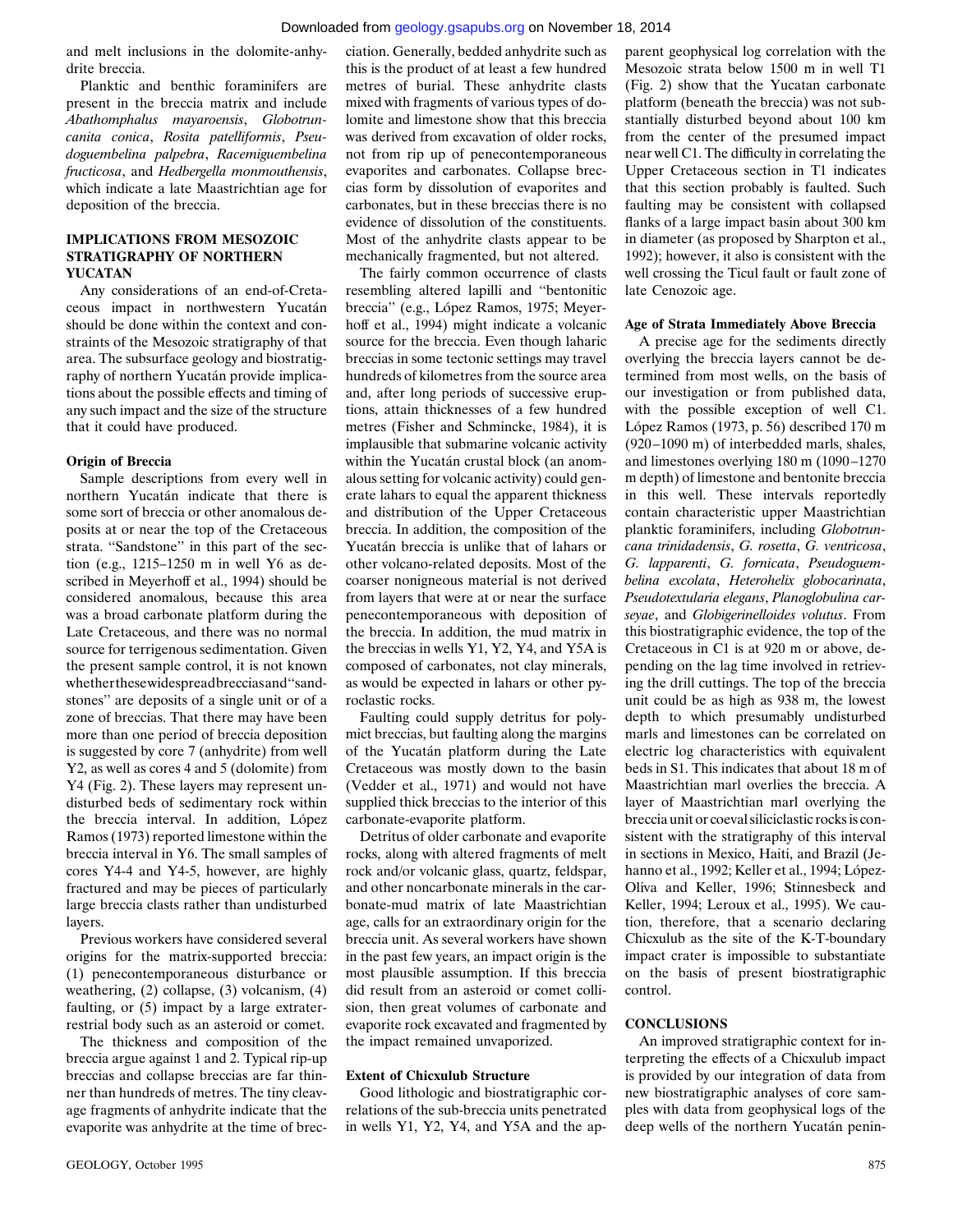#### Downloaded from [geology.gsapubs.org](http://geology.gsapubs.org/) on November 18, 2014

sula. There is good biostratigraphic and log correlation of the subsurface Mesozoic section across the north-central Yucatán peninsula in Pemex wells Yucatán 1, 2, 4, and 5A. These wells show good log correlation with the middle Cretaceous interval in Pemex well Ticul 1, but tenuous correlation with the Upper Cretaceous section. This may be explained by faulting within the Upper Cretaceous strata, because the T1 well was drilled through the down-to-the-north Ticul fault or fault zone. There is insufficient structural data from these deep wells to evaluate proposed models of impact cratering (e.g., Sharpton et al., 1993).

Judging from the subsurface stratigraphy of the north-central Yucatán peninsula, the proposed site of impact probably was underlain by about 2500 –3000 m of Mesozoic sedimentary rocks, consisting of  $\sim 35\%$ – 40% dolomite, 25%–30% limestone, 25%– 30% anhydrite, and 3%– 4% sandstone and shale.

Near the top of the Cretaceous interval across the entire northern Yucatán peninsula are unusual breccias containing clasts of dolomite, limestone, and anhydrite, as well as shocked quartz and feldspar, fragments of basement rock, and altered melt rock. The most likely origin for this breccia is an impact by an asteroid or comet with the northwestern Yucatán platform. Core-sample control in the wells we examined is too sparse to allow precise determination of the time of brecciation biostratigraphically. Better biostratigraphic age control is likely to come from new coring on the northern Yucatán peninsula (Marín and Sharpton, 1994) and from regional studies in northern and central Guatemala, where breccia deposits crop out (Hildebrand et al., 1993).

#### **ACKNOWLEDGMENTS**

Partly supported by Petroleum Research Fund (administered by the American Chemical Society) grant 26780-AC8 and National Science Foundation grant OCE-9021338 (both to Keller). We thank V. L. Sharpton and an anonymous reviewer for helpful reviews, Sharpton for providing us with two samples of breccia from well Y6, and A. E. Weidie, Bruce Ward, and K. L. Derstler for useful discussions on the subsurface geology.

#### **REFERENCES CITED**

- Camargo, A., and Suárez, G., 1994, Structure and radial extent of the Chicxulub, Yucatan impact crater from multichannel seismic reflection data [abs.]: Eos (Transactions, American Geophysical Union), v. 75, no. 44 (supplement), p. 409.
- Fisher, R. V., and Schmincke, H.-U., 1984, Pyroclastic rocks: Berlin, Springer-Verlag, 472 p.
- Hildebrand, A. R., Penfield, G. T., Kring, D. A., Pilkington, M., Camargo-Zanoguera, A., Jacobson, S., and Boynton, W. V., 1991, Chicxulub crater: A possible Cretaceous/Tertiary boundary impact crater on the Yucatán Peninsula, Mexico: Geology, v. 19, p. 867– 871.

Hildebrand, A. R., Bonis, S., Smit, J., and Attrep,

M., 1993, Cretaceous/Tertiary boundary deposits in Guatemala: Evidence for impact waves and slumping on a platform scale?: Sociedad Mexicana de Paleontología, A. C., Congreso Nacional de Paleontología, IV, p. 133–138.

- Hildebrand, A. R., and 16 others, 1996, The Chixculub crater and its relation to the K-T boundary ejecta and impact-wave deposits, *in* Conference on new developments regarding the K-T event and other catastrophes in Earth history: Houston, Texas, Lunar and Planetary Institute Contribution no. 825, Abstracts, p. 49.
- Jarvis, I., Carson, G. A., Cooper, M. K. E., Hart, M. B., Leary, P. N., Tocher, B. A., Horne, D., and Rosenfeld, A., 1988, Microfossil assemblages and the Cenomanian-Turonian (Late Cretaceous) oceanic anoxic event: Cretaceous Research, v. 9, p. 3–103.
- Jehanno, C., Boclet, D., Froget, L., Lambert, B., Robin, E., Rocchia, R., and Turpin, L., 1992, The Cretaceous-Tertiary boundary at Beloc, Haiti: No evidence for an impact in the Caribbean area: Earth and Planetary Science Letters, v. 109, p. 229–241.
- Keller, G., Stinnesbeck, W., Adatte, T., MacLeod, N., and Lowe, D. R., 1994, Field guide to Cretaceous-Tertiary boundary sections in northeastern Mexico: Houston, Texas, Lunar and Planetary Institute Contribution no. 827, 110 p.
- Koeberl, C., Sharpton, V. L., Schuraytz, B. C., Shirey, S. B., Blum, J. D., and Marín, L. E., 1994, Evidence for a meteoritic component in impact melt rock from the Chicxulub structure: Geochimica et Cosmochimica Acta, v. 58, p. 1679–1684.
- Leroux, H., Rocchia, R., Froget, L., Orue-Etxebarria, X., Doukhan, J., and Robin, E., 1995, The K/T boundary of Beloc (Haiti): Compared stratigraphic distribution of the boundary markers: Earth and Planetary Science Letters, v. 131, p. 255–268.
- López-Oliva, J. G., and Keller, G., 1995, Age and stratigraphy of near-K/T boundary clastic deposits in NE Mexico, *in* Ryder, G., et al., eds., New developments regarding the K-T event and other global catastrophes in Earth history: Geological Society of America Special Paper (in press).
- López Ramos, E., 1973, Estudio geológico de la Península de Yucatán: Asociación Mexicana de Geólogos Petroleros, Boletín, v. 25, p. 23–76.
- López Ramos, E., 1975, Geologic summary of the Yucatán peninsula, *in* Nairn, A. E. M., and Stehli, F. G., eds., The ocean basins and margins, Volume 3, The Gulf of Mexico and the Caribbean: New York, Plenum Press, p. 257–282.
- Marín, L. E., and Sharpton, V., 1994, Recent drilling and core recovery within the Chicxulub impact structure, northern Yucatán, Mexico [abs.]: Eos (Transactions, American Geophysical Union), v. 75, no. 44 (supplement), p. 408– 409.
- Marshall, R.H., 1974, Petrology of subsurface Mesozoic rocks of the Yucatan Platform, Mexico [M.S. thesis]: New Orleans, Louisiana, University of New Orleans, 97 p.
- Meyerhoff, A. A., Lyons, J. B., and Officer, C. B., 1994, Chicxulub structure: A volcanic sequence of Late Cretaceous age: Geology, v. 22, p. 3– 4.
- Murray, G. E., and Weidie, A. E., 1962, Regional geologic summary of Yucatan Peninsula, *in*

Field trip to peninsula of Yucatan: New Orleans, Louisiana, New Orleans Geological Society, 142 p.

- Pilkington, M., and Hildebrand, A. R., 1994, Gravity and magnetic field modeling and structure of the Chicxulub crater, Mexico: Journal of Geophysical Research, v. 99, p. 13,147–13,162.
- Pope, K. O., Baines, K. H., Ocampo, A. C., and Ivanov, B. A., 1994, Impact winter and the Cretaceous/Tertiary extinctions: Results of a Chicxulub asteroid impact model: Earth and Planetary Science Letters, v. 128, p. 719–725.
- Schuraytz, B. C., Sharpton, V. L., and Marín, L. E., 1994, Petrology of impact-melt rocks at the Chicxulub multiring basin, Yucatán, Mexico: Geology, v. 22, p. 868– 872.
- Sharpton, V. L., Dalrymple, G. B., Marín, L. E., Ryder, G., Schuraytz, B. C., and Urrutia-Fucugauchi, J., 1992, New links between the Chicxulub impact structure and the Cretaceous/Tertiary boundary: Nature, v. 359, p. 819– 821.
- Sharpton, V. L., and nine others, 1993, Chicxulub multiring impact basin: Size and other characteristics derived from gravity analysis: Science, v. 261, p. 1564–1567.
- Sharpton, V. L., Schuraytz, B. C., and Marín, L. E., 1994, Chicxulub ejecta deposits: Their importance for understanding the size and devastation of the KT impact event: Geological Society of America Abstracts with Programs, v. 26, no. 7, p. A334.
- Sharpton, V. L., Marín, L. E., Carney, C., Lee, S., Ryder, G., Schuraytz, B. C., Sikora, P., and Spudis, P. D., 1996, A model of the Chicxulub impact basin based on evaluations of geophysical data, well logs, and drill core samples, *in* Ryder, G., et al., eds., New developments regarding the K-T event and other global catastrophes in Earth history: Geological Society of America Special Paper (in press).
- Smit, J., and eight others, 1992, Tektite-bearing deep-water clastic unit at the Cretaceous-Tertiary boundary in northeastern Mexico: Geology, v. 20, p. 99–103.
- Stinnesbeck, W., and Keller, G., 1994, Field guide to the Cretaceous-Tertiary boundary section at Poty, north of Recife, northeastern Brazil: Recife, Brazil, International Sedimentological Congress, 14th, Field Guide, p. 1–18.
- Stinnesbeck, W., and 10 others, 1993, Deposition of channel deposits proximal to the Cretaceous/Tertiary boundary in northeast Mexico: Impact or gravity-flow deposits?: Geology, v. 21, p. 797– 800.
- Swisher, C. C., and 11 others, 1992, Coeval  $^{40}Ar/$   $^{39}Ar$  ages of 65.0 million years ago from Chicxulub crater melt rock and Cretaceous/ Tertiary boundary tektites: Science, v. 257, p. 954–958.
- Vedder, J. G., and Cruise Scientific Staff, 1971, U.S. Geological Survey–DOE Leg 2: Geotimes, v. 16, no. 12, p. 10–12.
- Weidie, A. E., 1985, Geology of the Yucatan Platform, Part I, *in* Ward, W. C., et al., eds., Geology and hydrology of the Yucatan and Quaternary geology of northeastern Yucatan Peninsula: New Orleans, Louisiana, New Orleans Geological Society, p. 1–19.

Manuscript received March 7, 1995 Revised manuscript received July 18, 1995 Manuscript accepted July 25, 1995